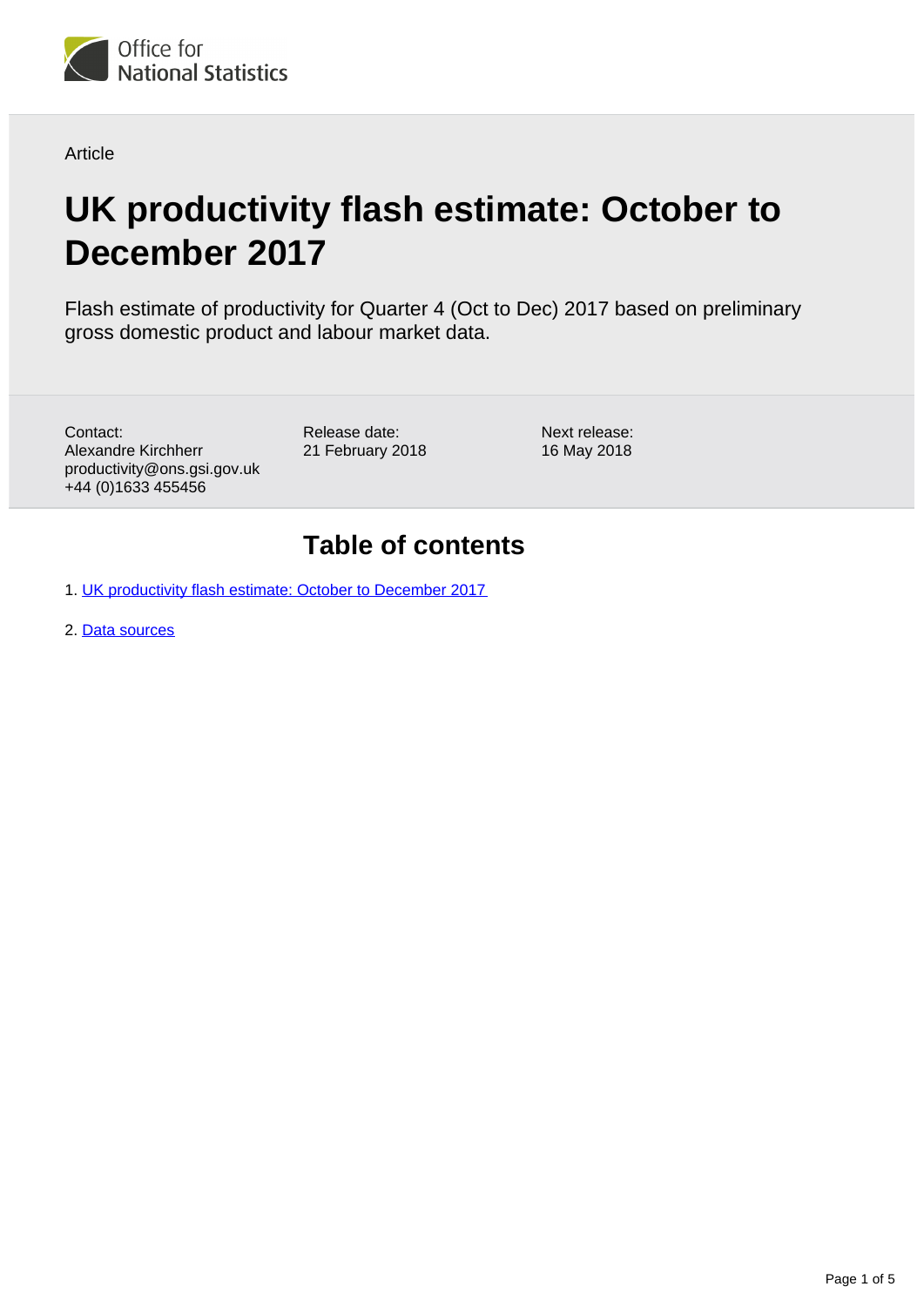# <span id="page-1-0"></span>**1 . UK productivity flash estimate: October to December 2017**

Output per hour – Office for National Statistics' (ONS's) main measure of labour productivity – increased by 0.8% in Quarter 4 (Oct to Dec) 2017. This follows a 0.9% increase in the previous quarter (July to Sept) 2017 (see Figure 1). Output per worker grew at a slower rate of 0.2% (see Figure 2).

Growth in Quarter 4 was the result of a 0.5% increase in gross value added (GVA) (using the preliminary gross domestic product (GDP) estimate) accompanied by a 0.3% fall in total hours worked (using the latest Labour Force Survey data).

This flash estimate of UK productivity uses the first available information on output and labour input for the quarter. These data may be revised in subsequent months. In particular, new estimates of GVA will be published by ONS on 22 February 2018. As such, ONS releases the more detailed **[Labour productivity bulletin](https://www.ons.gov.uk/employmentandlabourmarket/peopleinwork/labourproductivity/bulletins/labourproductivity/latest) after the** third estimate of GDP for the quarter is published, consistent with the quarterly national accounts.

#### **Figure 1: Percentage change on previous quarter and index of output per hour**



**Seasonally adjusted, Quarter 1 (Jan to Mar) 2008 to Quarter 4 (Oct to Dec) 2017, UK**

This is the second consecutive quarter of growth in output per hour in 2017 and is the second-highest rate of growth since Quarter 2 (Apr to June) 2011. As a consequence, output per hour growth in the second half of 2017 was stronger than any two consecutive quarters since the economic downturn. However, over a longer period, UK productivity growth has been relatively weak – in particular, since the onset of the economic downturn in Quarter 1 (Jan to Mar) 2008 – because of the relative strength of the labour market as compared with GDP.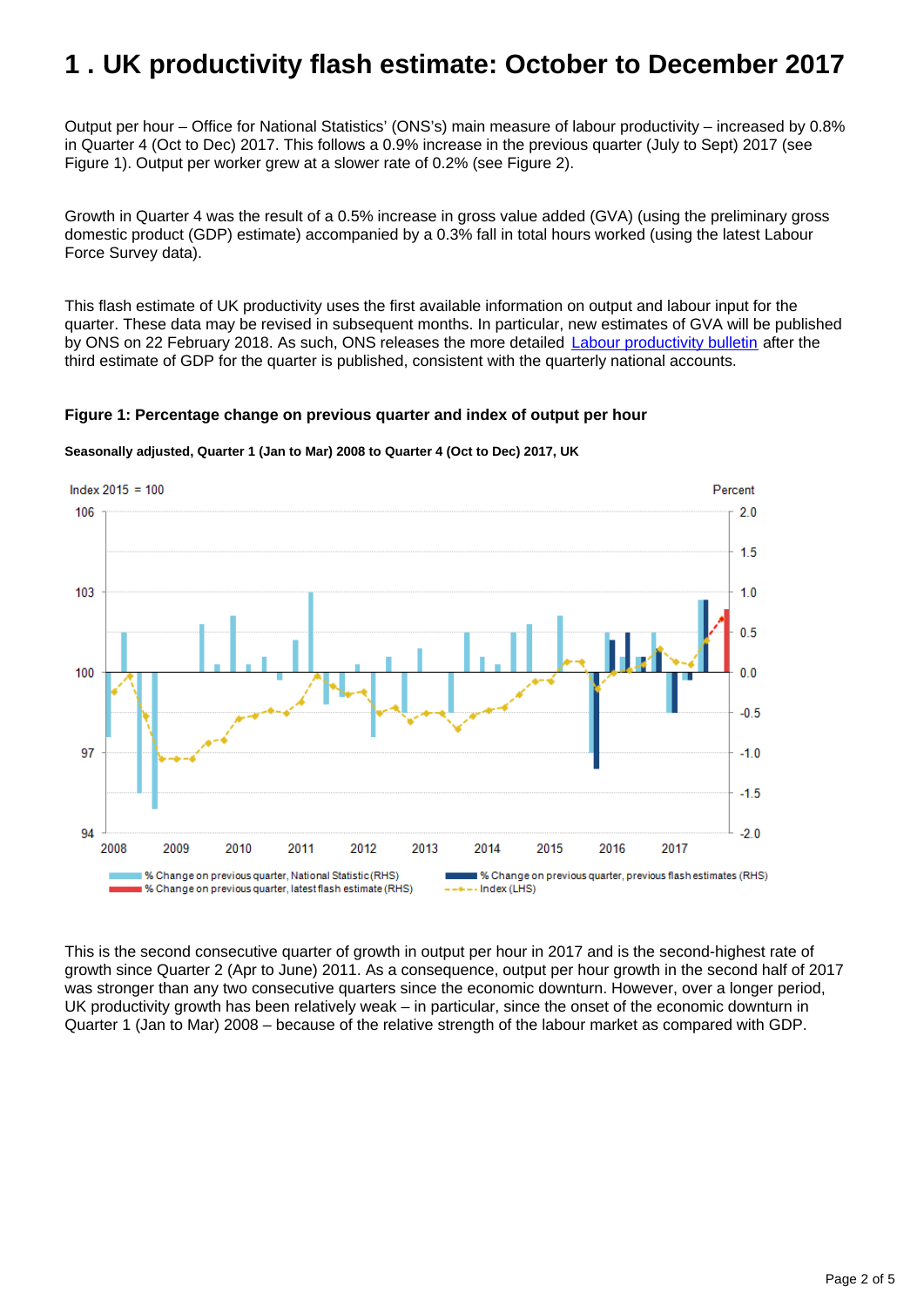#### **Figure 2: Percentage change on previous quarter and index of output per worker**



**Seasonally adjusted, Quarter 1 (Jan to Mar) 2008 to Quarter 4 (Oct to Dec) 2017, UK**

Both employment – which captures the total number of people in work – and total hours – which captures both changes in employment and working patterns – fell in the course of the economic downturn, but total hours fell further reflecting falls in the average hours of those in employment. However, as GDP fell by a larger proportion in the economic downturn than either hours or employment and has grown slowly by historical standards during the recovery, productivity growth has been subdued since the downturn and has recovered more slowly than following previous downturns.

The increase in productivity in Quarter 4 2017 was a result of both a fall in total hours worked and growth in GVA. The most recent estimate of GDP indicated that the UK economy grew by 0.5% in Quarter 4 2017, which contrasts with a fall of 0.3% in total hours worked and outpaces the increase in employment of 0.3% over the same period. The fall in total hours worked arose because of a further fall in average hours worked – particularly among full-time workers. Figure 3 shows these relative movements over the post-downturn period. It indicates that in Quarter 4 2017, the economy was around 10.3% larger than the pre-downturn level of output in Quarter 1 2008, while employment and total hours worked were around 8.3% and 7.4% above their pre-downturn levels respectively.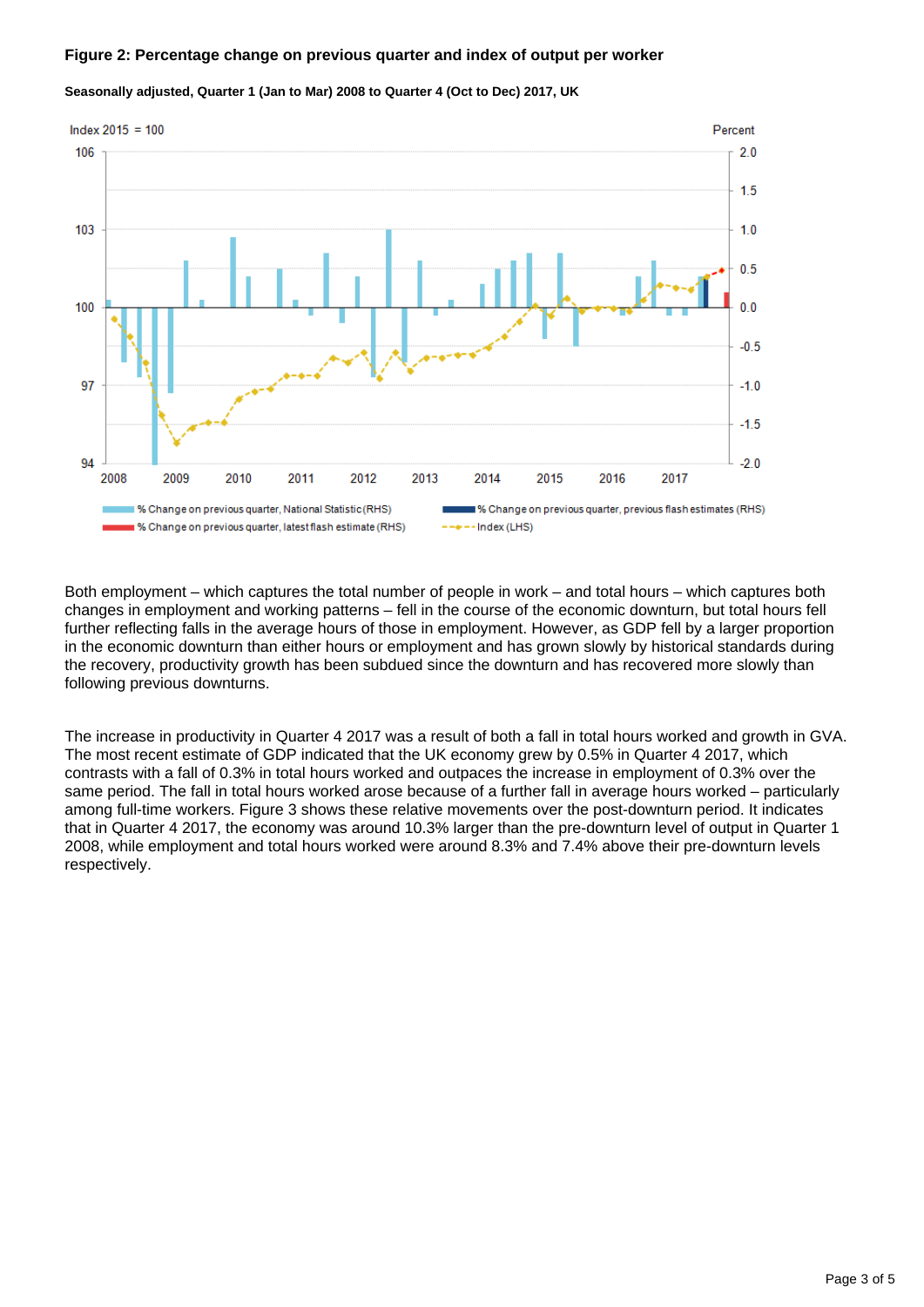#### **Figure 3: Index of gross value added (chained volume measure), employment level (age 16 and over) and total hours worked (weekly)**

#### **Quarter 1 (Jan to Mar) 2008 to Quarter 4 (Oct to Dec) 2017, UK**

### Figure 3: Index of gross value added (chained volume measure), employment level (age 16 and over) and total hours worked (weekly)



### Quarter 1 (Jan to Mar) 2008 to Quarter 4 (Oct to Dec) 2017, UK

#### **Source: Office for National Statistics**

Services GVA grew by 0.6% in Quarter 4 2017, compared with 0.4% in the previous quarter. The business services and finance industry continued to be the main driver of GVA growth in the latest quarter, growing by 0.8% over the same period. Of services industries, the largest contributors to whole economy GVA growth came from employment activities (0.04 percentage points) and warehousing and support activities for transportation (0.04 percentage points).

In production, manufacturing output grew by around 1.3%, unchanged from the previous quarter and contributed 0.13 percentage points to GVA growth in Quarter 4 2017. In addition, electricity, gas, steam and air conditioning supply output increased by 0.4% and water supply, sewerage, waste management and remediation activities increased by 0.3%.

Increases in manufacturing and services GVA were partially offset by mining and quarrying output falling by 3.9%, due to the well-publicised shut-down of the Forties oil pipeline for a large part of December 2017. Construction output decreased by 1% over this period.

Industry and regional breakdowns of labour input and labour productivity were published in the [UK productivity](https://www.ons.gov.uk/releases/ukproductivityanalyticalreleasefebruary2018)  [analytical release of February 2018.](https://www.ons.gov.uk/releases/ukproductivityanalyticalreleasefebruary2018)